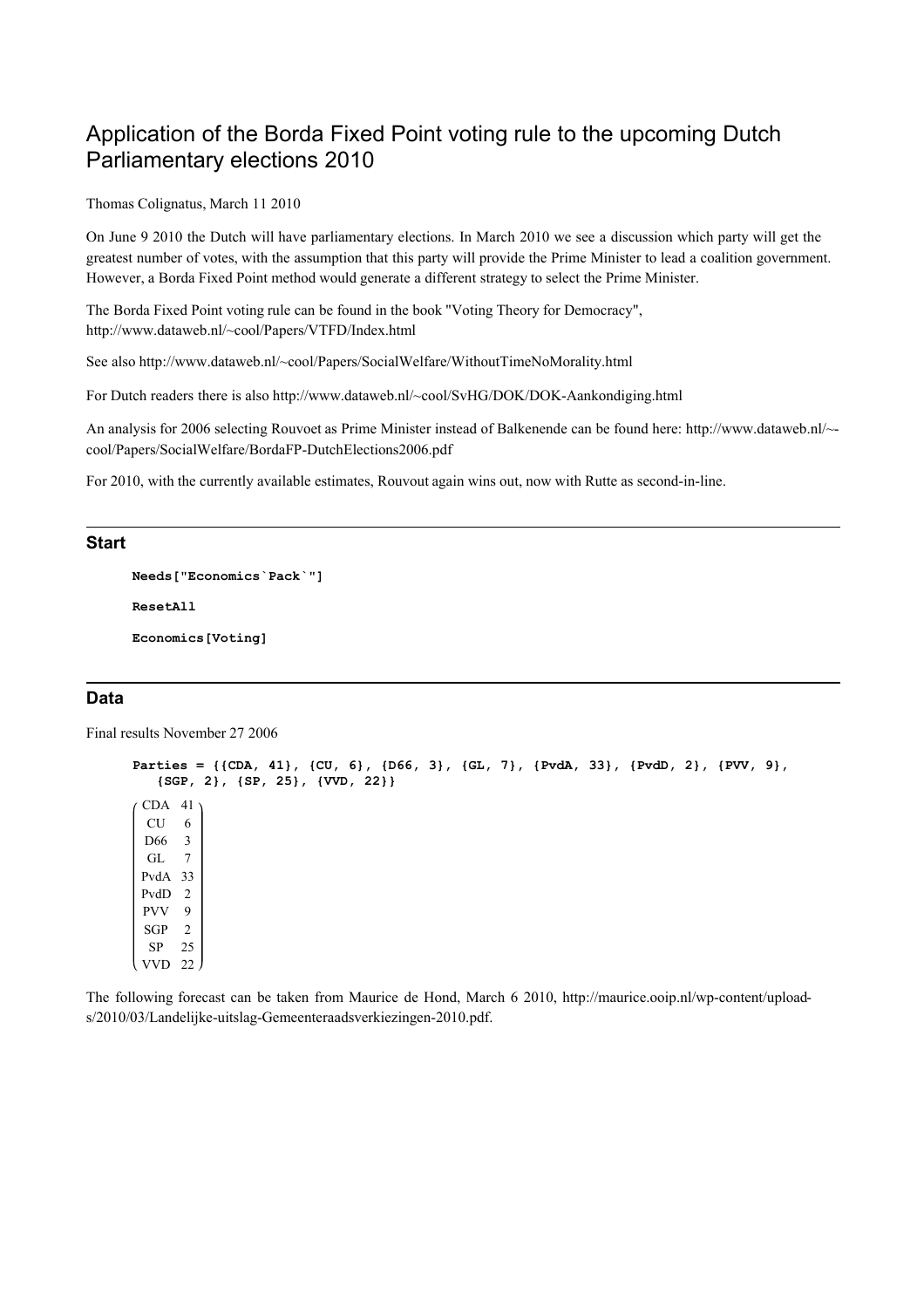```
Parties = \{ (CDA, 25), (CU, 7), (D66, 18), (GL, 13), (PvdA, 24), (PvdD, 2), (PVV, 28), {SGP, 2}, {SP, 10}, {VVD, 19}, {TON, 2}} // Sort
 CDA 25
  CU<sub>7</sub>
 D66 18
  GL 13
 PvdA 24
 PvdD 2
 PVV 28
 SGP 2
  SP 10
 TON 2
 VVD 19
Items = First /e Parties
NumberOfItems = Length[Items]8CDA, CU, D66, GL, PvdA, PvdD, PVV, SGP, SP, TON, VVD<
11
vlis = Last /e Parties;
NumberOfVoters = Length [vlis];
Votes = vlis / Add[vlis]:
 1
 6
   ,
     7
    150
       ,
         3
         25
           ,
             13
             150
                ,
                  4
                  25
                    ,
                      1
                      75
                        ,
                         14
                         75
                            ,
                              1
                             75
                                ,
                                  1
                                 15
                                   ,
                                      1
                                     75
                                       ,
                                         19
                                         \overline{150}% // NRoundAt[#, 2] &
80.17, 0.05, 0.12, 0.09, 0.16, 0.01, 0.19, 0.01, 0.07, 0.01, 0.13<
StatusQuo []
CDA
```
## **Hypothesis**

The statement of full preference orderings is a bit too complicated for the individual ballot box. However, the method can be used in Parliament by the 150 Members of Parliament.

The mathematical routines require party preferences on the selection of a Prime Minister (PM). Each party can present a candidate PM and then the Members of Parliament enter their orders of preference on the candidates. These preferences should best expressed not by the parties but by the individual Members of Parliament.

Parties might increase their chances by proposing candidates that are well received by other parties. It is simplest to presume that their candidates will be the leaders at the elections.

(NB. An alternative is to allow parties to present more candidates, proportional to the size of the party. A big party might present both its leader and some compromise candidates. However, since such compromise candidates would diminish the value of the leader, this is a less likely approach.)

Lacking those data we must enter an educated guess, and it is useful to assume some party homogeneity. We can maintain the same preference order as in 2006, adding TON at the bottom of all preferences except for PVV and TON itself.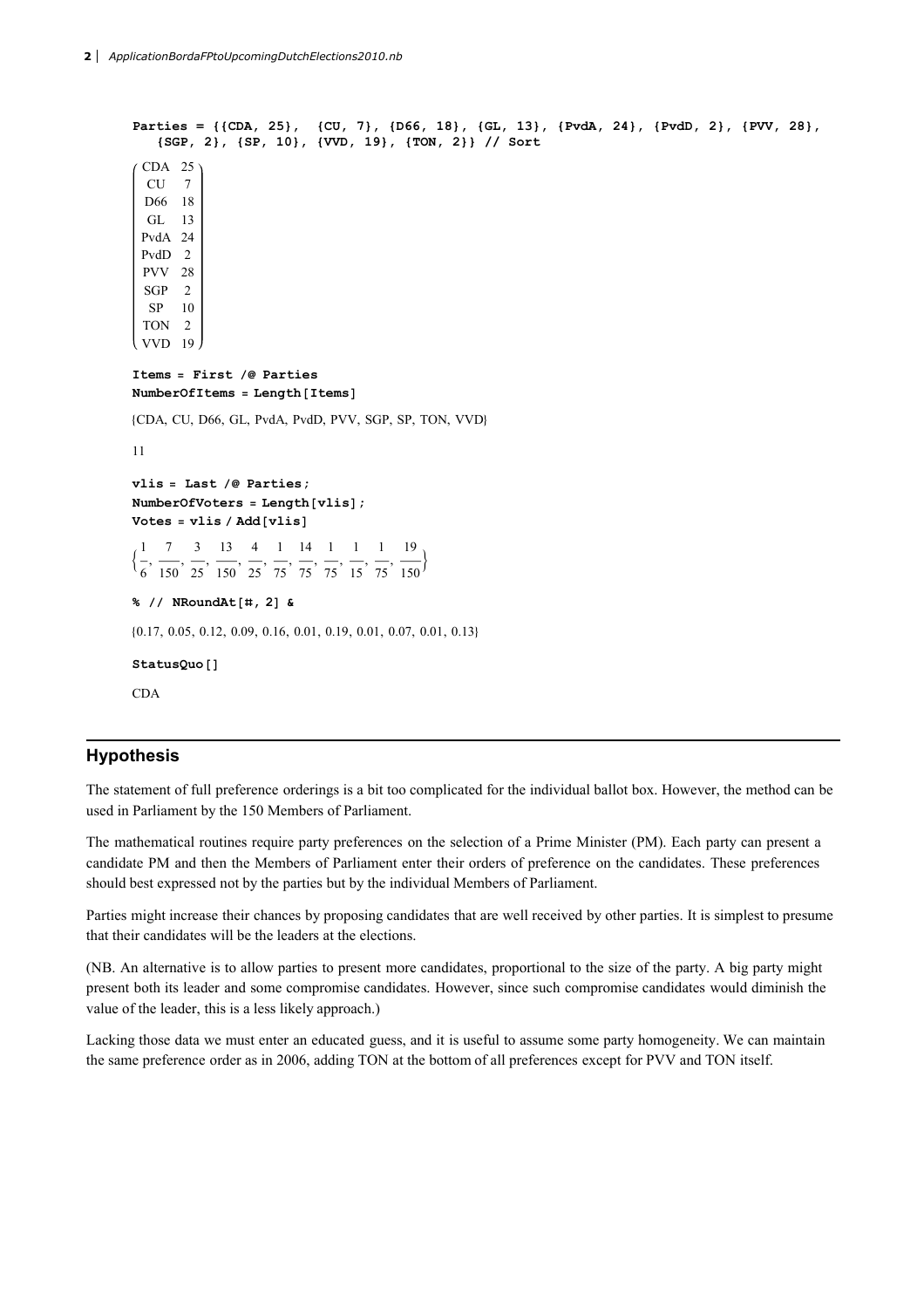$Pref[CDA] = \{CDA > CU > VVD > PvdD > GL > SP > SGP > PvdA > D66 > PVV > TON\};$  $Pref[CU] = \{CU > CDA > SGP > PvdA > GL > SP > VVD > PvdD > D66 > PVV > TON\};$  $Pref[D66] = \{D66 > PvdA > GL > VVD > PvdD > CU > SP > CDA > SGP > PVV > TON\};$  $Pref[GL] = \{ GL \gt SP \gt PvdA \gt PvdD \gt D66 \gt CU \gt CDA \gt VVD \gt SGP \gt PVV \gt TON\};$  $Pref[Pvda] = {Pvda > GL > D66 > SP > Pvdb > CU > CDA > VVD > SGP > PVV > TON};$  $Pref[PvdD] = {PvdD > D66 > GL > CU > SP > PvdA > CDA > VVD > SGP > PVV > TON};$  $Pref[PVV] = { PVV > TON > VVD > CU > CDA > PvdD > SGP > SP > PvdA > DG6 > GL};$  $Pref[SGP] = {SGP > CU > CDA > PvdD > VVD > PVV > SP > PvdA > GL > D66 > TON };$  $Pref[SP] = {SP > GL > PvdA > D66 > PvdD > CU > CDA > VVD > SGP > PVV > TON}$ ;  $Pref[TON] = \{TON > PVV > VVD > CU > CDA > PvdD > SGP > SP > PvdA > D66 > GL\};$  $Pref[VVD] = \{VVD > CDA > CU > D66 > PvdD > PVV > GL > PvdA > SY \leq SP > sGP > TON\};$ 

These preference patterns can be translated in Borda ordinal preference scores.

Preferences = PrefToList [ToPref @@ Pref [#] ]  $\epsilon$  /@ Items

11 10 3 7 4 8 2 5 6 1 9 10 11 3 7 8 4 2 9 6 1 5 4 6 11 9 10 7 2 3 5 1 8 5 6 7 11 9 8 2 3 10 1 4 5 6 9 10 11 7 2 3 8 1 4 5 8 10 9 6 11 2 3 7 1 4 7 8 2 1 3 6 11 5 4 10 9 9 10 2 3 4 8 6 11 5 1 7 5 6 8 10 9 7 2 3 11 1 4 7 8 2 1 3 6 10 5 4 11 9 10 9 8 5 4 7 6 2 3 1 11

#### The Borda Fixed Point selection

Given the above data and assumptions the Borda Fixed Point algorithm determines the fixed point, i.e. the winner who also wins from the runner up (the alternative winner if the overall winner would not partake).

BordaFP[]

CU

BordaAnalysis[] // N

 $\{Select \rightarrow CU, BordaFPQ \rightarrow \{True\},\}$ 

WeightTotal  $\rightarrow$  {7.2, 7.76, 6.11333, 6.78667, 6.62, 6.98, 4.34667, 3.99333, 6.1, 2.81333, 7.28667},

```
Position \rightarrow (2.), Ordering \rightarrow2.81333 TON
                           3.99333 SGP
                           4.34667 PVV
                             6.1 SP
                           6.11333 D66
                             6.62 PvdA
                           6.78667 GL
                             6.98 PvdD
                             7.2 CDA
                           7.28667 VVD
                            7.76 CU
                                           \left\{ \right.
```
CU (Rouvoet) would not only have most votes in a Borda vote but would also win in a (binary) duel from VVD (Rutte), where the VVD would be selected if CU would not partake.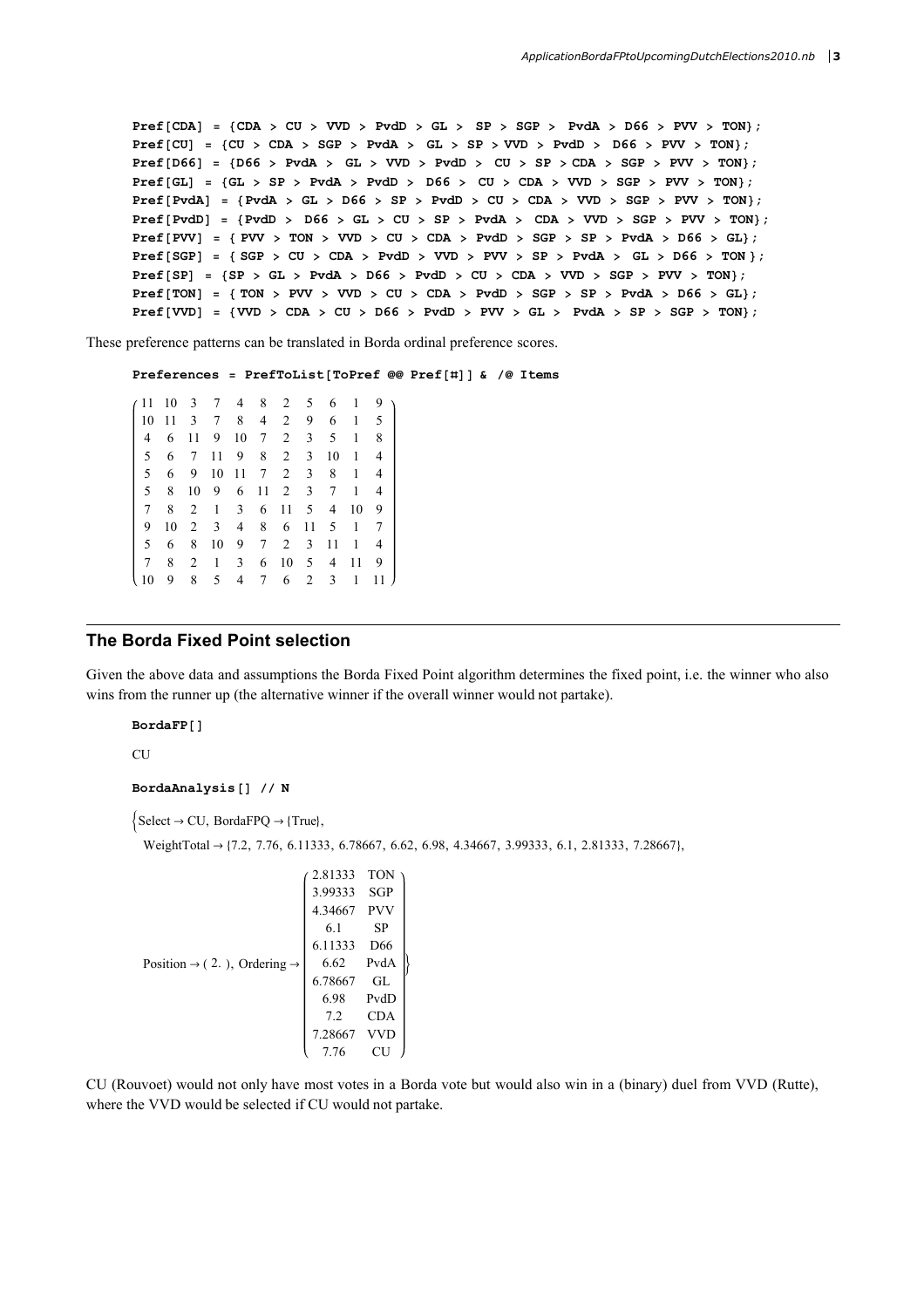## Alternative: Pairwise voting

It appears that the CU is also the Condorcet winner - i.e. wins from all pairwise votes.

This criterion however is not a strong one since there can be elections where there is no such winner or there can be elections where that winner loses in a Borda approach.

PairwiseMajority []

$$
\begin{bmatrix}\n0 & -\frac{31}{75} & \frac{8}{75} & \frac{8}{75} & \frac{8}{75} & \frac{8}{75} & \frac{8}{75} & \frac{3}{75} & \frac{3}{75} & \frac{3}{75} & \frac{8}{75} & \frac{3}{5} & \frac{8}{75} \\
\frac{31}{75} & 0 & \frac{8}{75} & \frac{8}{75} & \frac{2}{15} & \frac{8}{75} & \frac{3}{5} & \frac{73}{75} & \frac{28}{75} & \frac{3}{5} & \frac{8}{75} \\
-\frac{8}{75} & -\frac{8}{75} & 0 & -\frac{2}{25} & -\frac{12}{25} & -\frac{4}{75} & \frac{43}{75} & \frac{11}{15} & -\frac{4}{75} & \frac{3}{5} & -\frac{8}{75} \\
-\frac{8}{75} & -\frac{8}{75} & \frac{2}{25} & 0 & -\frac{2}{25} & -\frac{1}{25} & \frac{8}{25} & \frac{12}{25} & \frac{11}{25} & \frac{3}{5} & -\frac{1}{75} \\
-\frac{8}{75} & -\frac{8}{75} & \frac{4}{75} & \frac{1}{25} & \frac{1}{25} & 0 & \frac{3}{5} & \frac{22}{25} & \frac{7}{25} & \frac{3}{5} & -\frac{8}{75} \\
-\frac{3}{5} & -\frac{3}{5} & -\frac{43}{75} & -\frac{8}{25} & -\frac{8}{5} & -\frac{8}{5} & 0 & -\frac{26}{75} & -\frac{8}{25} & \frac{73}{75} & -\frac{3}{5} \\
-\frac{3}{75} & -\frac{73}{75} & -\frac{11}{75} & -\frac{12}{25} & -\frac{11}{75} & -\frac{22}{25} & \frac{26}{25} & 0 & -\frac{12}{25} & \frac{3}{5} & -\frac{22}{25} \\
-\frac{8}{75} & -\frac{8}{75} & \frac{8}{25} & -\frac{11}{25} & \frac{12}{75}
$$

 $Pref \rightarrow Pref(TON, SGP, PVV, SP, D66, PvdA, GL, PvdD, CDA, VVD, CU), Select \rightarrow CU$ , All  $\rightarrow CU$ 

,  $\frac{1}{75}$ 

## Alternative: Plurality voting

Plurality selects the person with the highest vote - that might be less than 50%. All parties vote for their own candidate and there is no clear winner.

| Plurality [1] |                  |                  |      |                 |                |      |
|---------------|------------------|------------------|------|-----------------|----------------|------|
| CU            | $\frac{7}{150}$  | $\frac{1}{75}$   | 9VdD |                 |                |      |
| DUA           | $\frac{4}{25}$   | $\frac{1}{75}$   | 50P  |                 |                |      |
| QIL           | $\frac{13}{150}$ | $\frac{7}{75}$   | 70N  |                 |                |      |
| QH            | $\frac{4}{25}$   | $\frac{1}{150}$  | 50V  |                 |                |      |
| QH            | $\frac{4}{75}$   | $\frac{1}{150}$  | 50V  |                 |                |      |
| QH            | $\frac{1}{75}$   | $\frac{13}{150}$ | 60V  | $\frac{14}{75}$ | $\frac{3}{25}$ | 1066 |
| SGP           | $\frac{1}{75}$   | $\frac{19}{150}$ | 10VD |                 |                |      |
| SP            | $\frac{1}{15}$   | $\frac{4}{25}$   | 104A |                 |                |      |
| TON           | $\frac{1}{75}$   | $\frac{1}{6}$    | CDA  |                 |                |      |
| VVD           | $\frac{19}{150}$ | $\frac{14}{15}$  | PVV  |                 |                |      |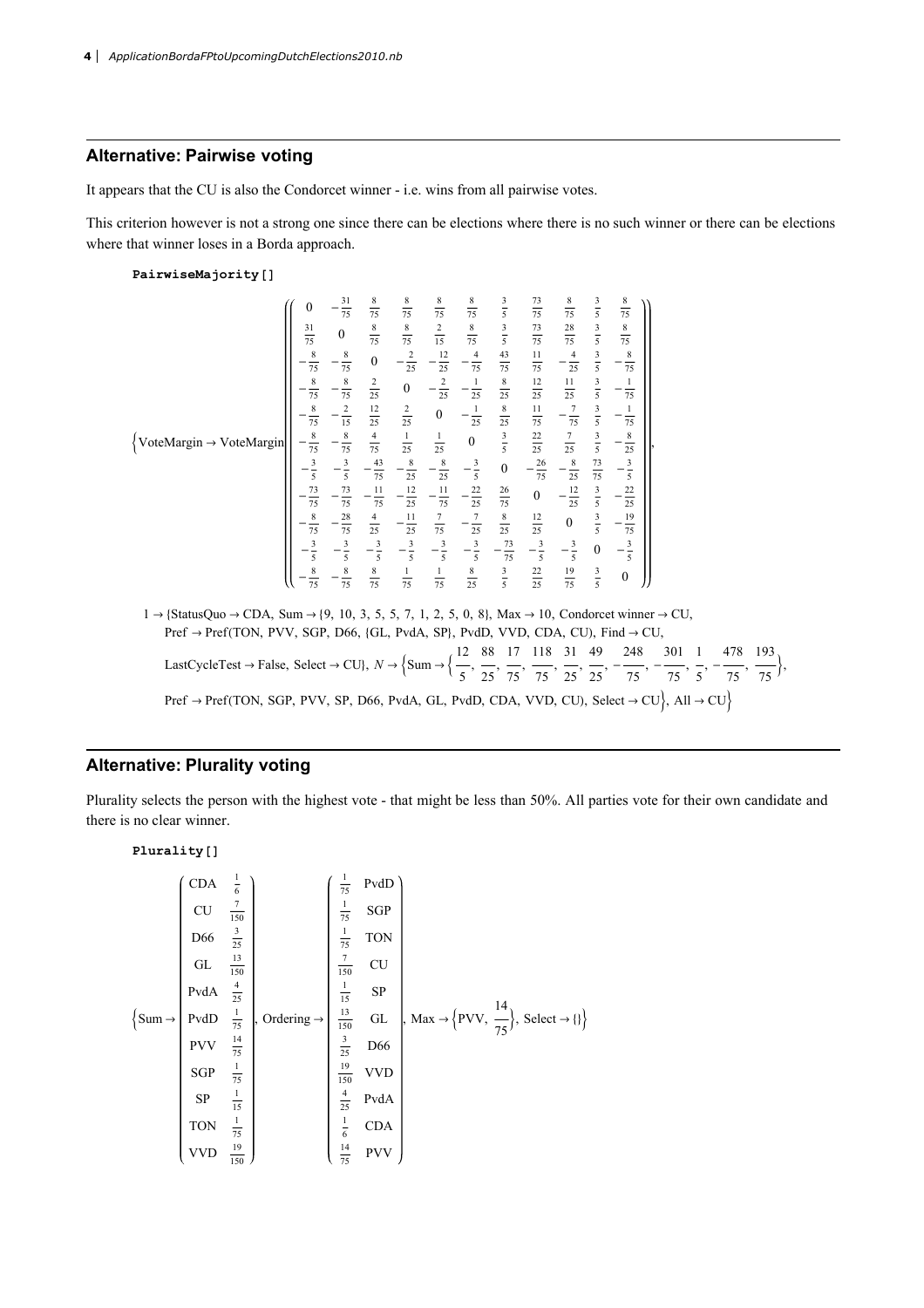```
% // N
```

```
\{Sum \rightarrowCDA 0.166667
         CU 0.0466667
         D66 0.12
         GL 0.0866667
        PvdA 0.16
        PvdD 0.0133333
         PVV 0.186667
         SGP 0.0133333
               0.0666667
         TON 0.0133333
         VVD 0.126667
                            Ordering \rightarrow0.0133333 PvdD
                                        0.0133333 SGP
                                        0.0133333 TON
                                        0.0466667 CU
                                        0.0666667 SP
                                        0.0866667 GL
                                           0.12 D66
                                         0.126667 VVD
                                           0.16 PvdA
                                         0.166667 CDA
                                         0.186667 PVV
                                                           \text{Max} \rightarrow \{\text{PVV}, \ 0.186667\}, \ \text{Select} \rightarrow \{\}
```
#### An example pairwise vote

The following example shows that the candidate of the CU would win from the candidate of the CDA in a pairwise vote.

There are however 55 of such pairwise votes and thus it is simplest if all Members of Parliament would enter a single preference list (as shown above) whereafter the algorithm determines the overall result.

SelectPreferences [{CDA, CU}]

CheckVote::adj : NumberOfItems adjusted to 2

Number of Voters  $\rightarrow$  11, Number of items  $\rightarrow$  2, Votes are nonnegative and add up to 1  $\rightarrow$  True,

Preferences fit the numbers of Voters and Items  $\rightarrow$  True, Type of scale  $\rightarrow$  Ordinal, Preferences give a proper ordering  $\rightarrow$  True, Preferences add up to  $\rightarrow$  {3}, Items  $\rightarrow$  {CDA, CU}, Votes  $\rightarrow \begin{cases} 1 \end{cases}$ 6 , 7 , 3 , 13 , 4 , 1 , 14 , 1 , 1 , 1 , 19  $\frac{150}{\sqrt{150}}$ 

150

25

150

25

75

75

75

15

75

Plurality[]

$$
\left\{\text{Sum} \rightarrow \left(\begin{array}{cc} \text{CDA} & \frac{22}{75} \\ \text{CU} & \frac{53}{75} \end{array}\right), \text{Ordering} \rightarrow \left(\begin{array}{cc} \frac{22}{75} & \text{CDA} \\ \frac{53}{75} & \text{CU} \end{array}\right), \text{Max} \rightarrow \left\{\text{CU}, \frac{53}{75} \right\}, \text{ Select} \rightarrow \text{CU} \right\}
$$

## Conclusion

The simplest scheme is where parties vote for their own candidate. Then the PVV will get the highest score, which is still only 19% of the vote. Thus, "simplest" doesn't seem to be too useful.

In pairwise voting it so happens that the CU is the Condorcet winner.

However, that kind of voting is notoriously unstable. In many elections there is no such winner, leaving one with the question what to do next.

The overall best approach very likely is the Borda Fixed Point. In this case this coincides with the Condorcet winner since the CU apparently is rather high on the preference lists anyway.

Of course, voting would be conditional on agreements on policy and coalition forming. However, in "Voting Theory for Democracy" it appears that a Cabinet "mirrorring" Parliament would tend to be best, which also means that the issue on policy making could be rather distinct from the selection of the Prime Minister.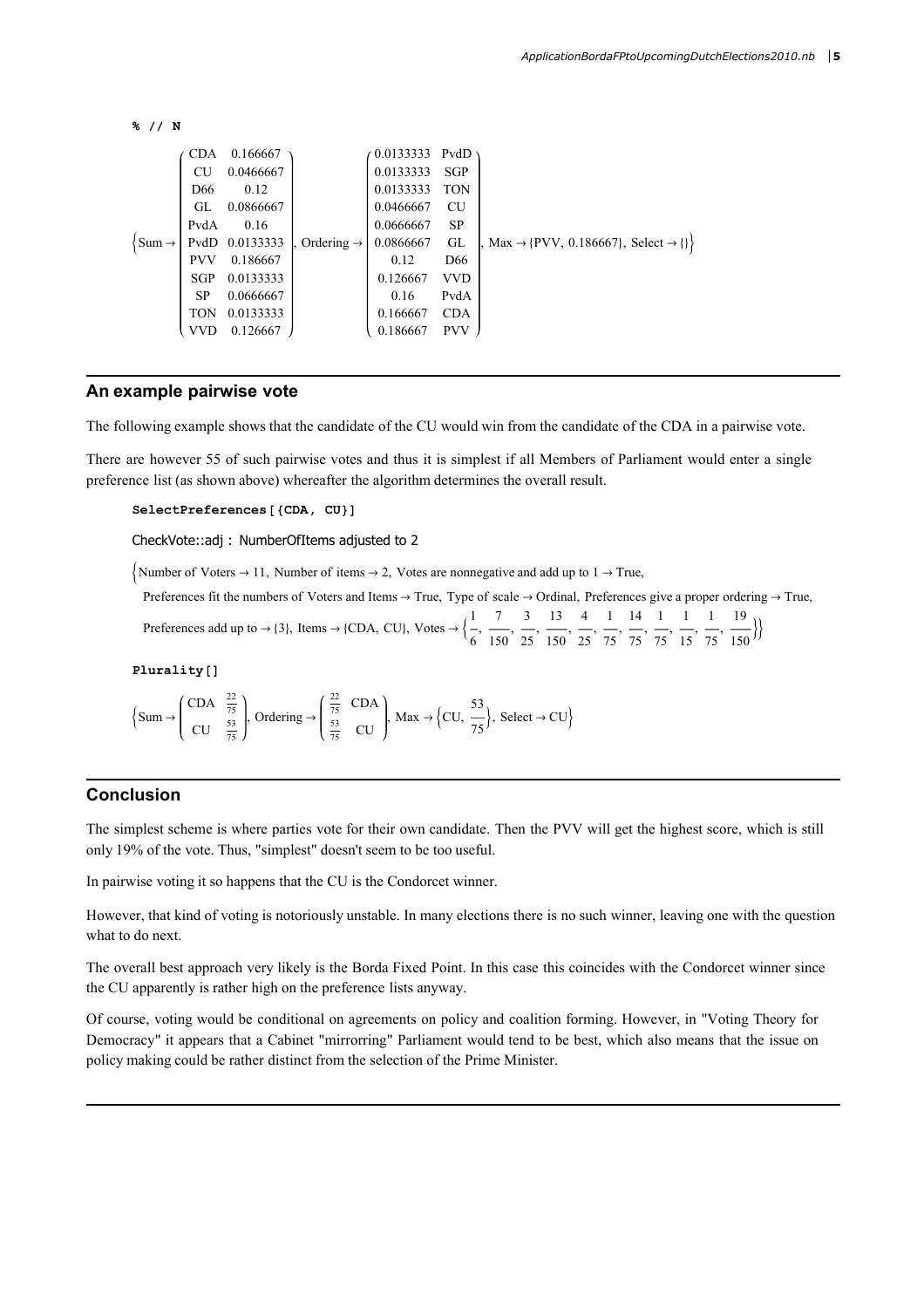#### Appendix: Strategic voting

Strategic voting can never be fully avoided.

VVD might give its competitor CU much less weight and then itself becomes the Borda Fixed Point.

```
Pref[VVD] = \{VVD > CDA > D66 > PvdD > PVV > GL > PvdA > PvdA > SP > SGP > TON > CU\};Preferences = PrefToList[ToPref @@ Pref[#]] \& /@ Items
11 10 3 7 4 8 2 5 6 1 9
10 11 3 7 8 4 2 9 6 1 5
 4 6 11 9 10 7 2 3 5 1 8
 5 6 7 11 9 8 2 3 10 1 4
 5 6 9 10 11 7 2 3 8 1 4
 5 8 10 9 6 11 2 3 7 1 4
 7 8 2 1 3 6 11 5 4 10 9
 9 10 2 3 4 8 6 11 5 1 7
 5 6 8 10 9 7 2 3 11 1 4
 7 8 2 1 3 6 10 5 4 11 9
10 1 9 6 5 8 7 3 4 2 11
BordaFP[]
VVD
```
BordaAnalysis[] // N

 $\{\text{Select} \rightarrow \text{VVD}, \text{BordaFPQ} \rightarrow \{\text{True}\},\$ 

WeightTotal  $\rightarrow$  {7.2, 6.74667, 6.24, 6.91333, 6.74667, 7.10667, 4.47333, 4.12, 6.22667, 2.94, 7.28667},

|                                                      | 2.94    | <b>TON</b>      |  |
|------------------------------------------------------|---------|-----------------|--|
|                                                      | 4.12    | SGP             |  |
|                                                      | 4.47333 | <b>PVV</b>      |  |
|                                                      | 6.22667 | SP              |  |
|                                                      | 6.24    | D <sub>66</sub> |  |
| Position $\rightarrow$ (11.), Ordering $\rightarrow$ | 6.74667 | CU              |  |
|                                                      | 6.74667 | PvdA            |  |
|                                                      | 6.91333 | GL              |  |
|                                                      | 7.10667 | PvdD            |  |
|                                                      | 7.2     | <b>CDA</b>      |  |
|                                                      |         |                 |  |

However, other parties might anticipate such VVD strategic voting behaviour and they might respond by entering CU much higher in their preferences.

 $Pref[CDA] = \{CDA > CU > VVD > PvdD > GL > SP > SGP > PvdA > D66 > PVV > TON\};$  $Pref[CU] = \{CU > CDA > SGP > PvdA > GL > SP > VVD > PvdD > D66 > PVV > TON\};$  $Pref[D66] = \{D66 > CU > PvdA > GL > VVD > PvdD > SP > CDA > SGP > PVV > PON\};$  $Pref[GL] = {GL > CU > SP > PvdA > PvdD > D66 > CDA > VVD > SGP > PVV > TON}$ ;  $Pref[Pvdd] = {Pvdd > CU > GL > DG > SP > Pvdb > CDA > VVD > SGP > PVV > TON}$ ;  $\texttt{Pref}[\texttt{PvdD}] = \{\texttt{PvdD} > \texttt{CU} > \texttt{D66} > \texttt{GL} > \texttt{SP} > \texttt{PvdA} > \texttt{CDA} > \texttt{VVD} > \texttt{SGP} > \texttt{PVV} > \texttt{TON} \};$  $Pref[PVV] = { PVV > CU > TON > VVD > CDA > PvdD > SGP > SP > PvdA > D66 > GL};$  $Pref[SGP] = {SGP > CU > CDA > PvdD > VVD > PVV > SP > PvdA > GL > D66 > TON };$  $\texttt{Pref}\left[\texttt{SP}\right] \texttt{ = }\left\{\texttt{SP} \texttt{ > } \texttt{CU} \texttt{ > GL} \texttt{ > } \texttt{PvdA} \texttt{ > } \texttt{D66} \texttt{ > } \texttt{PvdB} \texttt{ > } \texttt{CDA} \texttt{ > } \texttt{VVD} \texttt{ > } \texttt{SGP} \texttt{ > } \texttt{PVV} \texttt{ > } \texttt{TON} \right\};$  $Pref[TON] = \{TON > CU > PVV > VVD > CDA > PvdD > SGP > SP > PvdA > D66 > GL\};$  $Pref[VVD] = \{ VVD > CDA > D66 > PvdD > PVV > GL > PvdA > SSP > SGP > TON > CU \};$